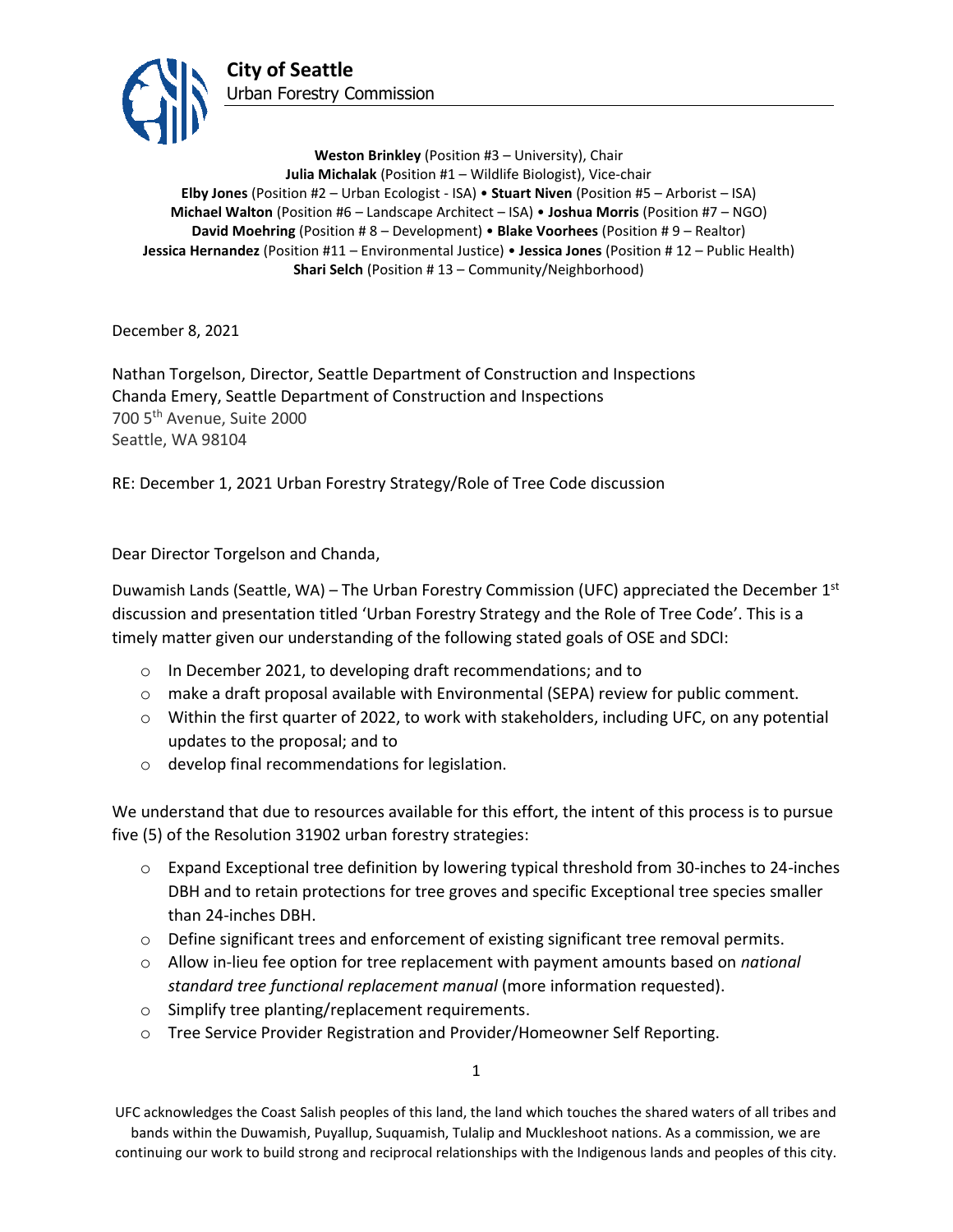However, along the above points being priorities established, the UFC urges the remaining four (4) Resolution 31902 strategies be pursued now as well:

- o Require replacement for significant tree removal.
- $\circ$  Strengthen tree removal limits and restore tree protection requirements within singlefamily zones.
- $\circ$  Track tree removal and replacement to identify potential implementation and enforcement needs.
- $\circ$  Provide adequate funding to administer/enforce tree retention and planting.

We appreciated the invitation to provide suggestions relative to the tree protection code pursuant to our role as a Commission: *"To provide recommendations on legislation concerning urban forestry management, sustainability and protection of associated trees and understory vegetation and related habitat on public or private property prior to its introduction and referral to any Council committee*." To that end, the Commission requests more documentation including the following:

- $\circ$  Recent tree loss data from public and private properties, including the assessment to the data collected (see prior UFC letter); and
- o Draft Environmental (SEPA) review proposal and associated accompanying SEPA checklist prior to issuance for public comment; and
- o Draft tree protection ordinance prior to issuance for public comment.

In the interest of expediting the Commission's fulfillment of our role in these matters, we do offer these preliminary thoughts for OSE and SDCI to consider. We look forward to discussing them in further detail on December 15<sup>th</sup>.

## **Process:**

- Extend comment period, to be at least 4 weeks, and no longer than 6 weeks.
- Require review and update of tree code at least every 5 years, and following any update to the Canopy Coverage Estimate or the UFMP.
- Adjust payment schedules at all required code review periods including consideration of appraisal values in the Seattle market, and inflation.

## **Content:**

• Define the roles and authority of the new Chief Arborist relative to other city agencies. This would include review of lot subdivision and lot boundary adjustments (SMC 23.24.040 and equivalent) that must meet the requirement to maximize the retention of existing trees. The Chief Arborist would review the criteria for removal of protected trees based on land use zone (SMC 25.11.060, 070 and 080) and have the authority to request alternative design departures and construction techniques within existing critical root zones to retain Exceptional trees and groves.

UFC acknowledges the Coast Salish peoples of this land, the land which touches the shared waters of all tribes and bands within the Duwamish, Puyallup, Suquamish, Tulalip and Muckleshoot nations. As a commission, we are continuing our work to build strong and reciprocal relationships with the Indigenous lands and peoples of this city.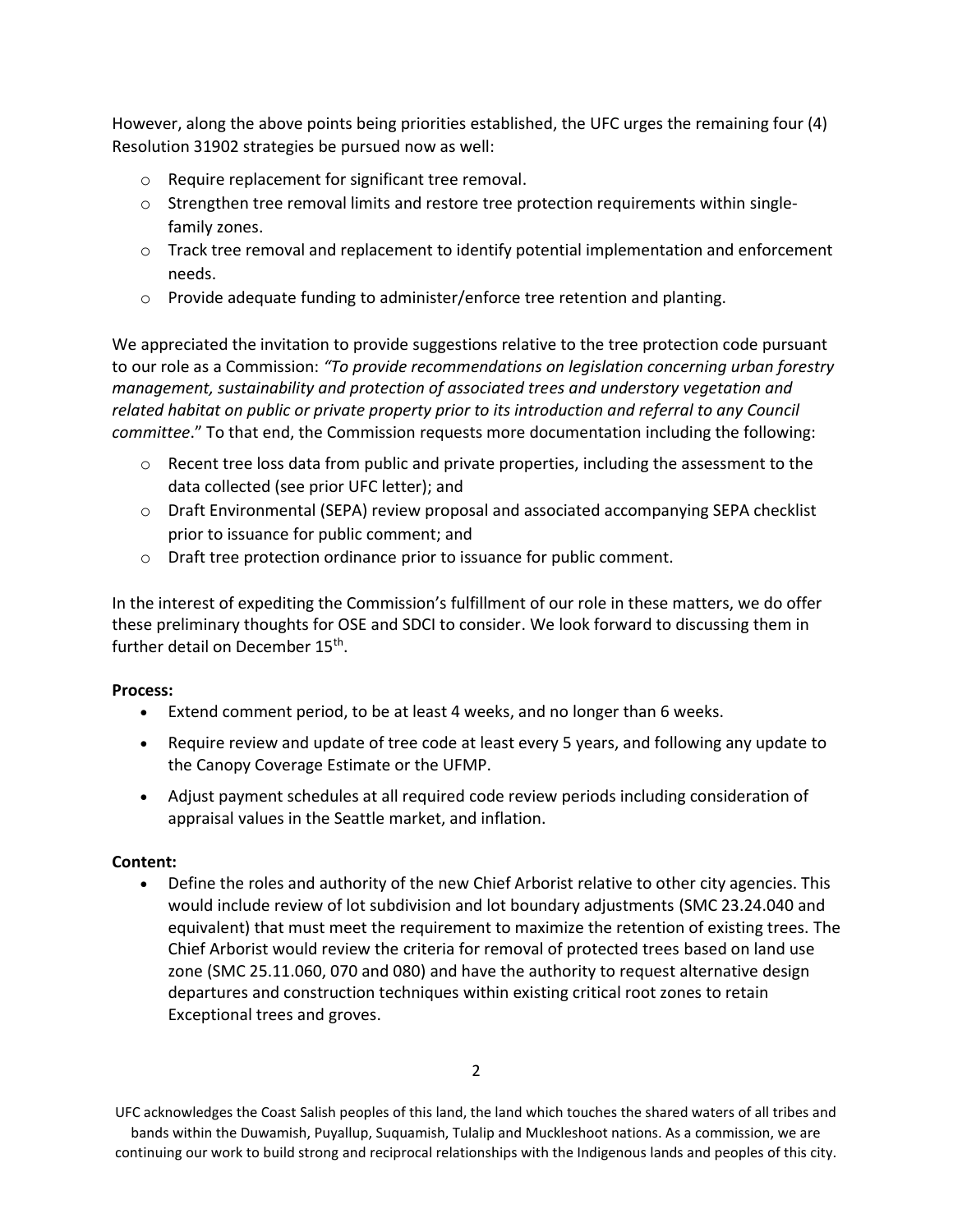- Restore Single-Family tree requirements arbitrarily removed without a SEPA FEIS within the 2019 legislation for Single-Family zoned properties that include one or more accessory dwellings (former SMC 23.44.008.I). This would include ensuring 2 inches caliper trees for every 1,000 square feet of property required.
- Expand participation in the Single-Family tree retention and planting requirements to include properties not being developed (i.e., subdivisions, renovations, additions, and sewer work).
- Remove replacement exemption for emergency actions, all removed trees (included deemed hazard trees) must be replaced by equitable canopy at tree maturity per SMC 25.11.090.
- Improve SMC 25.11.040, Restrictions on Tree Removal, to require that Exceptional and Heritage trees outside development may not be removed unless hazardous per ISA risk assessment.
- Avoid potential property buyers requesting from property owners tree removal as part of the sale and closing by restricting applications for development to be postponed for 18 months following significant tree removal.
- Increase resources of City to engage arborists to monitor and enforce removal of significant trees on undeveloped lots not undergoing development without an approved land use or construction permit.
- Require that trees planted as replacement for previous removals must be tracked and may not be removed unless imminently hazardous.
- Require that significant tree removals and replacements for all exempt public agencies must be reported quarterly along with non-exempt removals.
- Require that no more than two trees within a 36-month period may be removed from a property without a tree removal permit or a development permit.
- Enforce and expand incentives to retain significant trees that may include allowing an increase in height of building or reduced parking requirement (SMC 23.54.015 and 030) or reduced yard setbacks to retain existing significant trees.
- Require plans adopted by major institutions to comply with ordinance 25.11.150.
- Define a Tree Replacement and Preservation Fund, including (a) tracked depository for inlieu-of payments and restoration fees for enforcement action, (b) institutional and individual donations for tree planting and preservation, and (c) purchase of conservation easements.
- Pursuant to replacement requirements for exceptional and significant trees (SMC 25.11.090), require replaced trees to be maintained for life of project or at least 30 years, and replacement tree pruning to be conducted within ANSI standards, and regular watering between May – Sept for the first five (5) years after planting.

UFC acknowledges the Coast Salish peoples of this land, the land which touches the shared waters of all tribes and bands within the Duwamish, Puyallup, Suquamish, Tulalip and Muckleshoot nations. As a commission, we are continuing our work to build strong and reciprocal relationships with the Indigenous lands and peoples of this city.